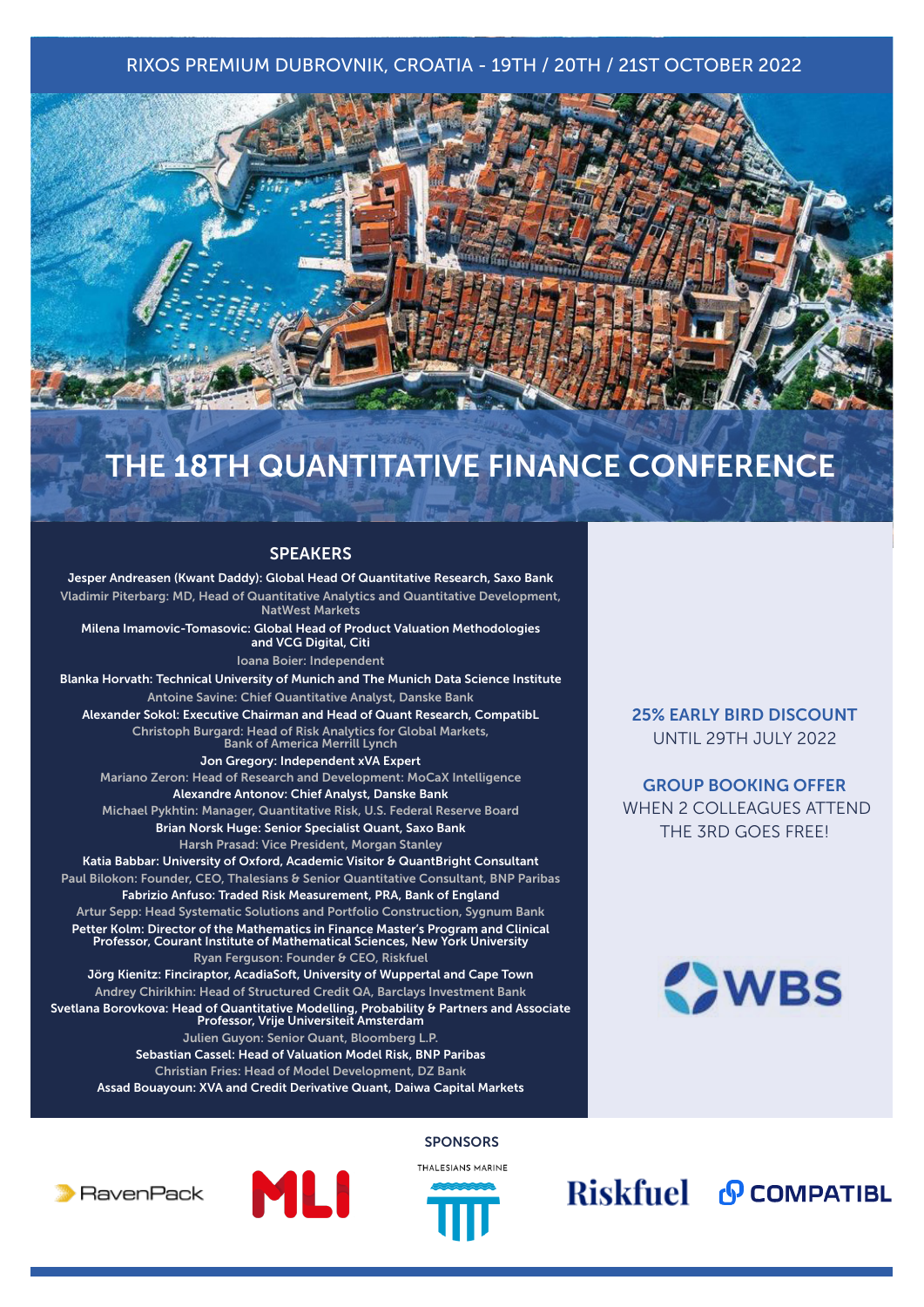# **OVERVIEW**



## IMPORTANT NOTES

The Main Conference presentation files will be made available for download via a password protected website before the event.

Please print out each presentation if you wish to have hard copies before the conference and bring them with you.

Also, Wi-Fi access will be available at the conference venue to view presentations on laptops and mobile devices.

# CONFERENCE BOOKING: DISCOUNT STRUCTURE

- When 2 colleagues attend the 3rd goes free!
- Super Early Bird Discount: 30% until 24th June 2022
- Early Bird Discount: 25% until 29th July 2022
- Early Bird Discount: 15% until 23rd September 2022
- 70% Academic Discount (FULL-TIME Students Only)

#### REGISTER WITH CONFIDENCE

Your booking can be cancelled up to 14 days before, or switched to the virtual option if required.

# CPD CERTIFICATION



You will be able to receive up to 15 CPD points (15 hours of structured CPD) for attending this event.

The CPD Certification Service was established in 1996 as the independent CPD accreditation institution operating across industry sectors to complement the CPD policies of professional and academic bodies. The CPD Certification Service provides recognised independent CPD accreditation compatible with global CPD principles.

[www.cpduk.co.uk](https://cpduk.co.uk)

## PRE-CONFERENCE WORKSHOP DAY WEDNESDAY 19TH OCTOBER:

- 1. Introduction to Autoencoders and Autoencoder Market Models (AEMM) by Alexander Sokol: Executive Chairman and Head of Quant Research, CompatibL
- 2. Understanding ESG & Climate Risk by Navin Rauniar: Advisory Partner focusing on LIBOR, ESG, Climate Risk & TCFD, HSBC

The workshop day will be complimentary on a first come, first served basis.

## MAIN CONFERENCE STREAMS

#### THURSDAY 20TH OCTOBER - DAY ONE:

- Volatility, Pricing & Modelling
- Machine Learning
- ESG & Risk / Regulations

## FRIDAY 21ST OCTOBER - DAY TWO:

- Volatility, Pricing & Modelling
- Machine Learning
- Alt Data, Crypto & Decentralized Finance (DeFi)

As always, delegates are not restricted to attend single streams on the main conference. You have the opportunity to hop around the different streams and attend the presentations that benefit you the most.

# CONFERENCE LOCATION:

Rixos Premium Dubrovnik Liechtensteinov put 3 20000 Dubrovnik Croatia

Tel: +385 20 200 000

Website: [www.rixos.com/en/hotel-resort/rixos](https://www.rixos.com/en/hotel-resort/rixos-premium-dubrovnik)[premium-dubrovnik](https://www.rixos.com/en/hotel-resort/rixos-premium-dubrovnik)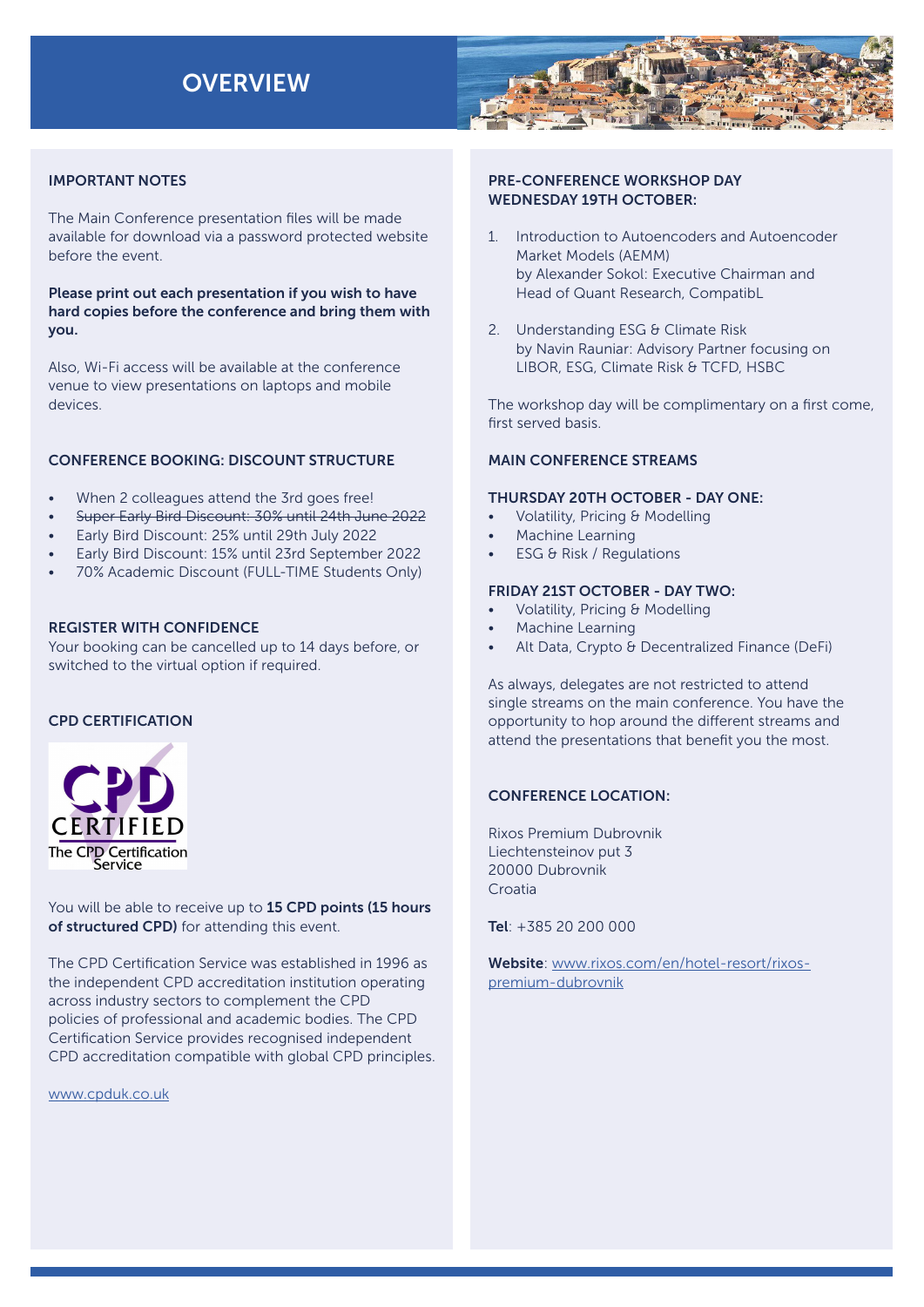# INTRODUCTION TO AUTOENCODERS AND AUTOENCODER MARKET MODELS (AEMM) BY ALEXANDER SOKOL: EXECUTIVE CHAIRMAN AND HEAD OF QUANT RESEARCH, **COMPATIBL**

## SESSION ONE - 13:30-15:00 | COFFEE BREAK - 15:00 TO 15:30 | SESSION TWO - 15:30-17:00 | Q&A 17:00-17:30

#### WORKSHOP PRESENTER

Alexander Sokol is the Founder, Executive Chairman, and Head of Quant Research at CompatibL, a trading and risk technology company. He is also the Co-Founder of Numerix, where he served as CTO from 1996 to 2003, and the Co-Founder of Duality Group, where he served as CTO from 2017 to 2020.



Alexander won the Quant of the Year Award in 2018 together with Leif Andersen and Michael Pykhtin, for their joint work revealing the true scale of the settlement gap risk that remains even in the presence of initial margin. Alexander's other notable research contributions include systemic wrong-way risk (with Michael Pykhtin, Risk Magazine), joint measure models, and the local price of risk (with John Hull and Alan White, Risk Magazine), and mean reversion skew (Risk Books, 2014).

Alexander earned his BA from the Moscow Institute of Physics and Technology at the age of 18, and a PhD from the L. D. Landau Institute for Theoretical Physics at the age of 22. He was the winner of the USSR Academy of Sciences Medal for Best Student Research of the Year in 1988.

#### WORKSHOP OUTLINE

Today, the performance of pre-trained machine learning models is comparable to some of the fastest numerical methods. Moreover, neural networks easily outperform classical regression techniques such as principal component analysis (PCA) in representing historical interest rate curve shapes and their evolution. They also have the potential to surpass classical curve basis methods such as the Nelson– Siegel (NS) basis and its extension, the Nelson–Siegel–Svensson (NSS) basis.

In this presentation, we focus on the architecture of VAEs and AEMMs, explain how they work, and provide hands-on examples.

VAE architecture:

- The roles of an encoder and a decoder
- Deliberately introducing uncertainty in a reconstruction
- The loss function and optimization loop
- Reconstruction and generation with a VAE

VAE for the yield curve:

- Curve representation
- Training on historical data
- One-hot encoding of currency
- VAE with a dimensional latent space
- VAE with a separable two-dimensional latent space
- VAE with a non-separable two-dimensional latent space
- Comparison to the NS and NSS bases

Hands-on examples in Python:

- VAE for handwritten digits from the MNIST dataset
- VAE for the yield curve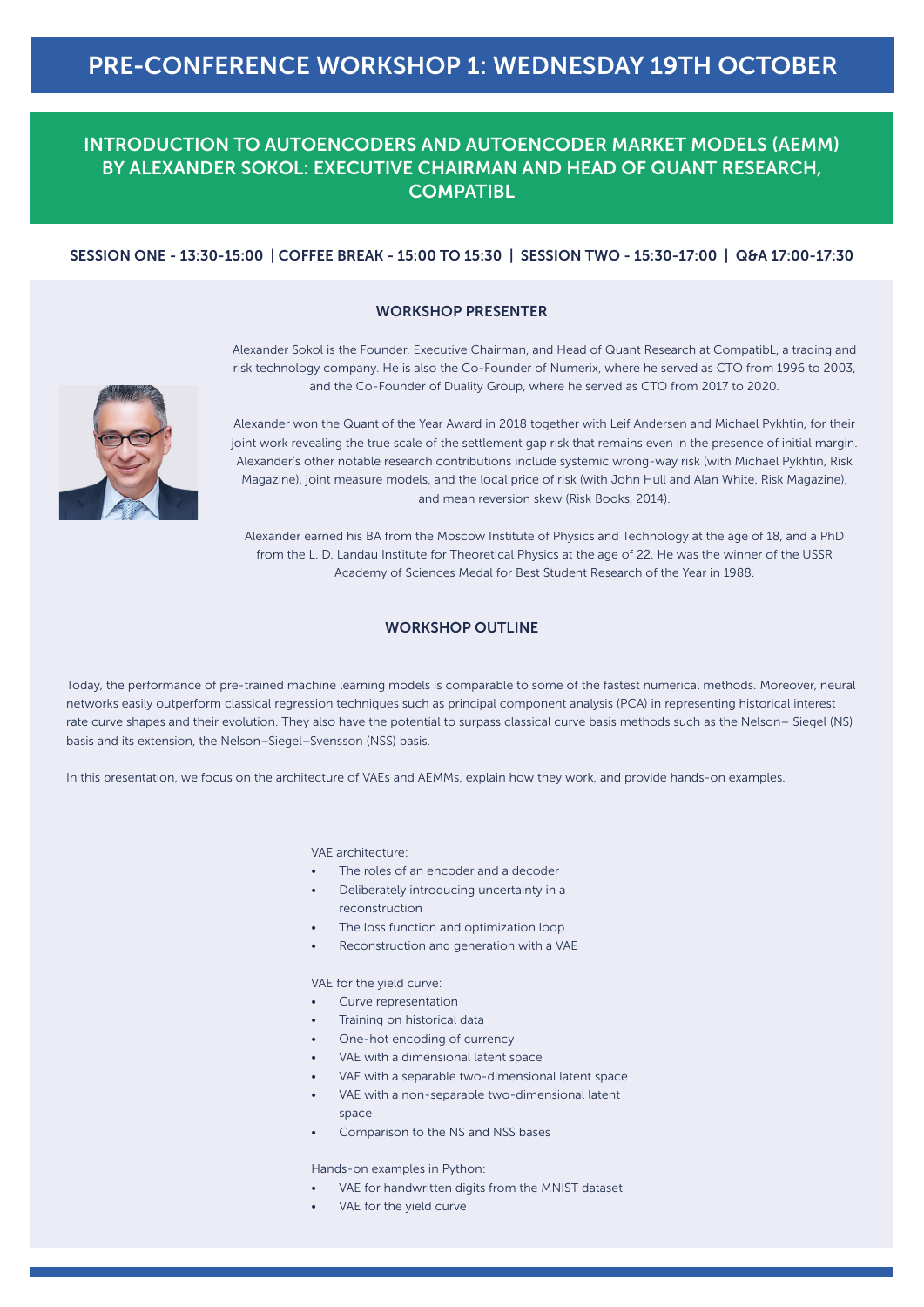# PRE-CONFERENCE WORKSHOP 2: WEDNESDAY 19TH OCTOBER

# UNDERSTANDING ESG & CLIMATE RISK BY NAVIN RAUNIAR: ADVISORY PARTNER FOCUSING ON LIBOR, ESG, CLIMATE RISK & TCFD, **HSBC**

## DAY SCHEDULE: 13:30 – 17:30

#### WORKSHOP PRESENTER



Navin is a Risk Director with 17 years' experience in advising the sell side on the delivery of prudential regulation such as IBOR Transition, FRTB, IRRBB, Basel III, CRR 2 and CRD V.

Navin is currently leading the IBOR workstream for a Tier One bank.

Prior to this, he worked as a Senior Manager at a leading global advisory firm, where he led the analysis of the impact of the IBOR Transition on financial institutions. Additionally, Navin has spent 15 years in the industry working in global runthe-bank and change-the-bank roles for Credit Suisse, RBS, Commerzbank and JP Morgan across Front Office, Risk and Operations.

Navin is a steering committee member of the Professional Risk Managers Association where he represents the Risk Management industry on regulatory initiatives, mentoring of capital markets professionals, and a frequent speaker at banking & thought leadership events.

## WORKSHOP OUTLINE

- Understanding the importance of ESG as pillar of the banking prudential framework
- Classification and assessment of ESG risks
- Analysis of the potential impact of the ESG risks
- How to integrate climate change in risk management and disclose it as for the TCFD recommendations.

#### COURSE OBJECTIVE

- Get a foundation of the ESG and climate change theory and more frequent applications
- Understanding the recommendations of the EBA and Task force on climate-related financial disclosures (TCFD).
- Understand the key categories of ESG risks and how to measure and report them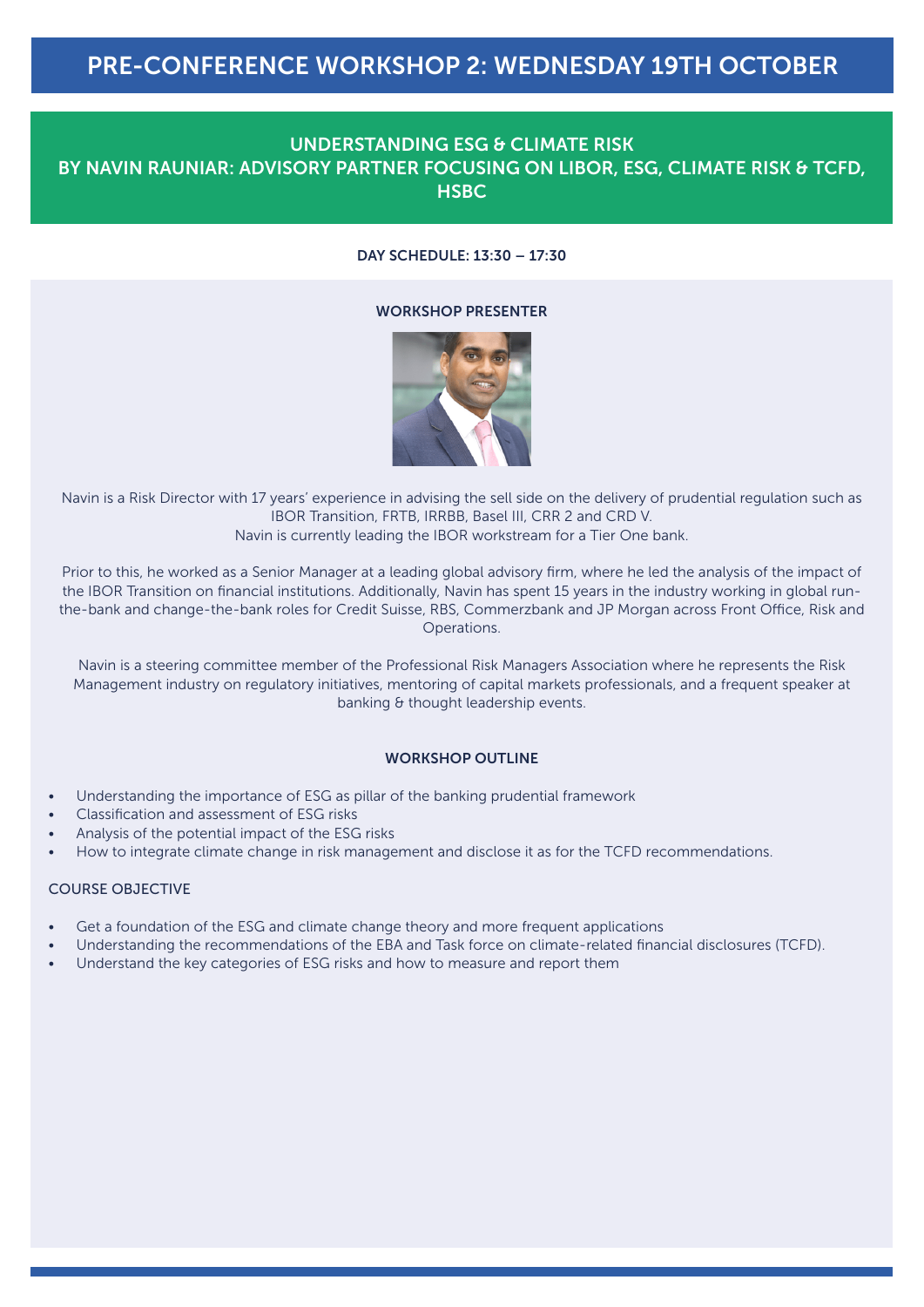# VOLATILITY, PRICING & MODELLING STREAM

MACHINE LEARNING **STREAM** 

**ESG STREAM** 

#### 08:00 – 09:00 REGISTRATION AND MORNING WELCOME COFFEE

#### 09:00 – 09:45

#### NEXT GENERATION LOCAL VOLATILITY

by Jesper Andreasen (Kwant Daddy): Global Head Of Quantitative Research, Saxo Bank

- New efficient and general approach for calibration of local volatility models by Monte-Carlo simulation
- Discrete methodology consistent with the Euler simulation scheme
- Extends to general stochastic local volatility
- Applications to options on volatility and multi dimensions.

#### 09:45 – 10:30

## INTRODUCING THE FACTOR HJM TERM STRUCTURE MODELING APPROACH

by Andrei Lyashenko: Head of Market Risk and Pricing Models, Quantitative Risk Management (QRM), Inc.

#### 09:00 – 10:30

## EXTENDED TALK: ALTERNATIVES TO DEEP NEURAL NETWORKS FOR FUNCTION APPROXIMATIONS IN FINANCE

by Vladimir Piterbarg: MD, Head of Quantitative Analytics and Quantitative Development at NatWest Markets and Alexandre Antonov: Chief Analyst, Danske Bank

#### 09:00 – 09:45

# CONNECTING ESG TO CLIMATE RISK, SUSTAINABLE FINANCING, CARBON MARKETS, AND NET ZERO

by Navin Rauniar: Advisory Partner focusing on LIBOR, ESG, Climate Risk & TCFD, HSBC

#### $09:45 - 10:30$

#### ESG MARKET RISK VALUATION AND MANAGEMENT

by Marco Bianchetti: Head of Internal Model Market Risk, Intesa Sanpaolo and Jorge Miguel Vegas: Senior Expert in Risk Analytics office, Market and Financial Risk Management, Intesa Sanpaolo

- Market and regulatory context
- ESG data sources and scores
- ESG market data and financial instruments
- Pricing of ESG-linked instruments
- Market and counterparty risk measurement
- C&E stress test

#### Abstract

In the last few years ESG (environmental, social and governance) related topics broke into the financial world. In particular, regulators issued a number of guidelines and expectations to include ESG risk in the business and risk management framework of financial institutions. In our work we show a possible implementation of ESG risk in a Bank's valuation and market risk management framework.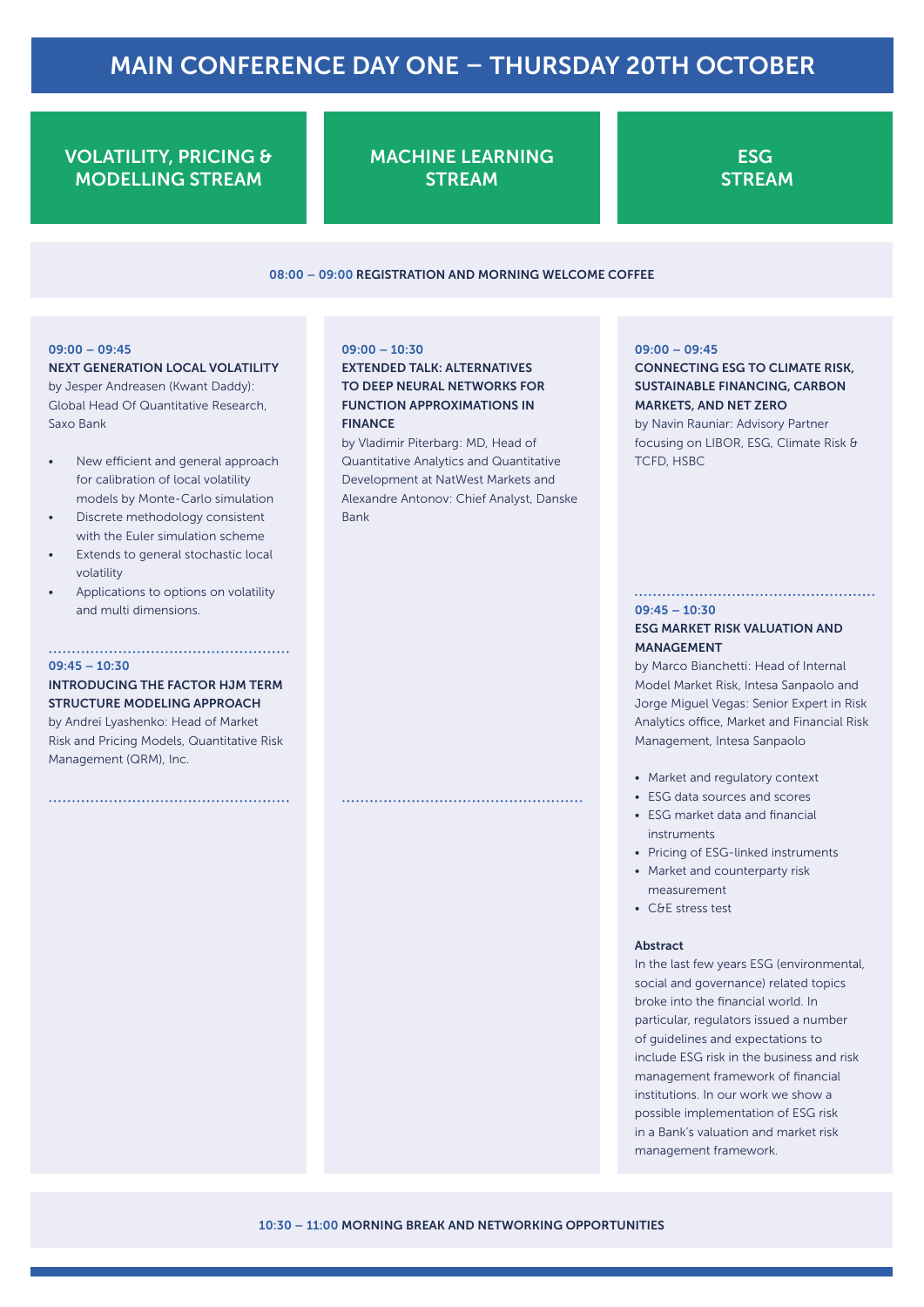# VOLATILITY, PRICING & MODELLING STREAM

11:00 – 11:45 SYSTEMATIZING BUYSIDE EQUITIES

by Milind Sharma: CEO, QuantZ / QMIT

MACHINE LEARNING **STREAM** 

11:00 – 11:45 TOPIC AND PRESENTER TO BE CONFIRMED

**ESG STREAM** 

#### 11:00 – 11:45

NEW HORIZONS IN SURVIVAL ANALYSIS: MODELLING THE ELECTRIC VEHICLE TRANSITION.

by Jodie Humphreys: Director, Bank of America

We combine ideas from network theory and credit portfolio modelling to build an agent based model of the electric vehicle transition. The approach is geographically specific, with potential applications in climate risk modelling.

The talk would be readily comprehensible to anyone with a credit risk background, but represents an entirely new application of the modelling techniques.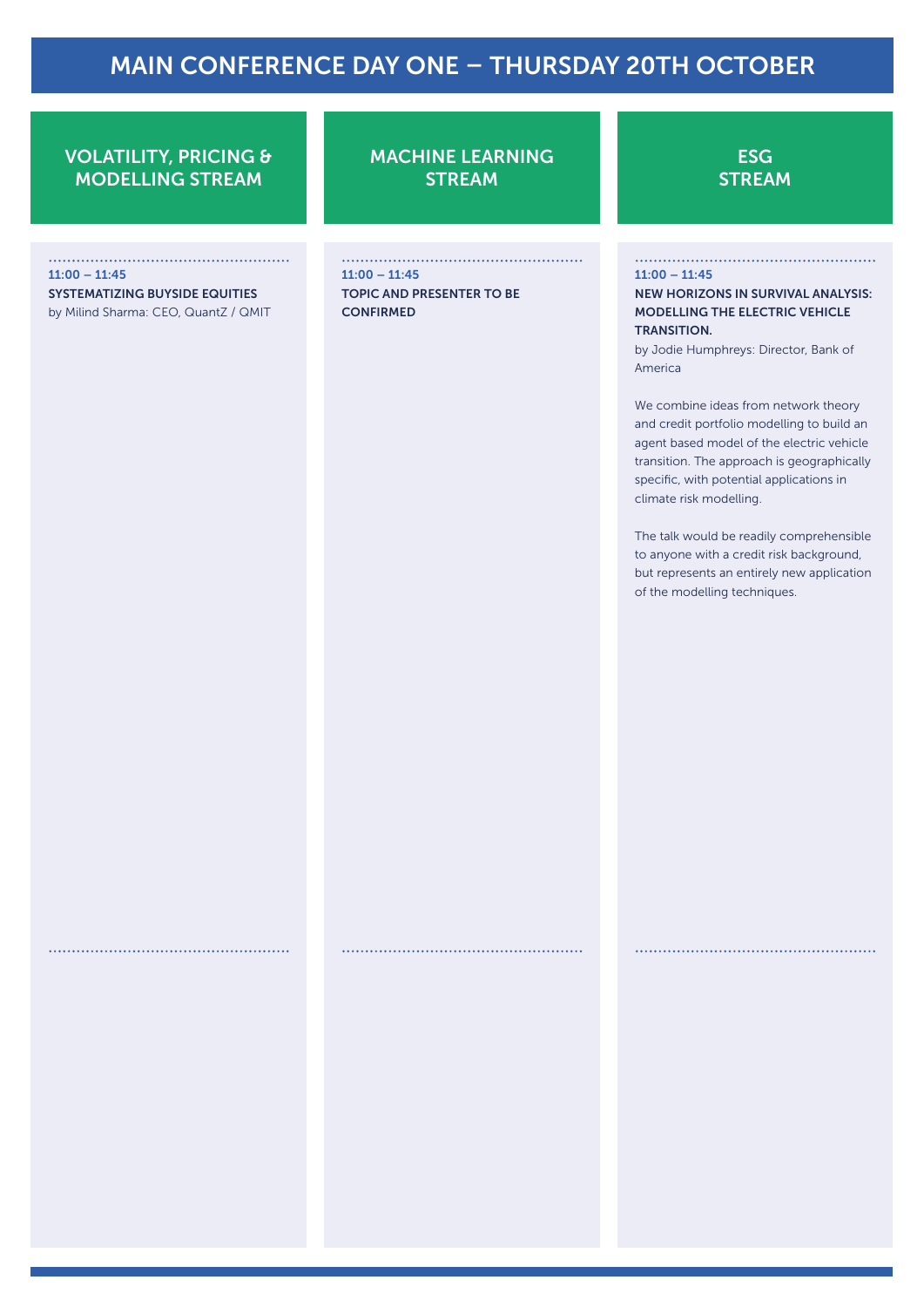# VOLATILITY, PRICING & MODELLING STREAM

#### $11:45 - 12:30$

#### VOLATILITY IS (MOSTLY) PATH-**DEPENDENT**

by Julien Guyon: Senior Quant, Bloomberg L.P.

We learn from data that volatility is mostly path-dependent: more than 90% of the variance of the implied volatility of equity indexes is explained endogenously by past index returns, and more than 70% for (noisy estimates of) future daily realized volatility. The path-dependency that we uncover is remarkably simple: a linear combination of a weighted sum of past daily returns and the square root of a weighted sum of past daily squared returns with different time-shifted power-law weights capturing both short and long memory. This suggests a simple continuous-time path-dependent volatility model that may be fed historical or risk-neutral parameters. The weights can be approximated by superpositions of exponential kernels to produce Markovian models. In particular, we propose a 4-factor Markovian PDV model which captures all the important stylized facts of volatility and produces remarkably realistic price and volatility paths and S&P 500 and VIX smiles.

# MACHINE LEARNING **STREAM**

#### $11:45 - 12:30$

VARIATIONAL ENCODER-GENERATOR-DECODER (VEGD) MODELS FOR THE INTEREST RATES

by Alexander Sokol: Executive Chairman and Head of Quant Research, CompatibL

#### Abstract:

- We propose a variational encodergenerator-decoder (VEGD) model architecture in Q- and P-measure where:
	- Latent space geometry is discovered by pretraining VAE encoder and decoder to optimally represent historical interest rate curves, rather than rate increments
	- Probability distribution over the latent space is determined by the generator located between encoder and decoder
	- Curve and calibration constraints in Q-measure are applied as additional biases of the decoder
- VEGD model learns the optimal mapping of state variables to latent variables and latent space geometry directly from the data, without committing to an SDE
- The proposed architecture permits building a wide variety of models with desirable properties depending on the available calibration data, just like with traditional SDE-based models
- Examples of using VEGD architecture to build machine learning counterparts of short rate models, forward rate models, and curve factor models are provided

# **ESG STREAM**

#### $11:45 - 12:30$

TOPIC TO BE CONFIRMED by Peter Hafez: Chief Data Scientist, RavenPack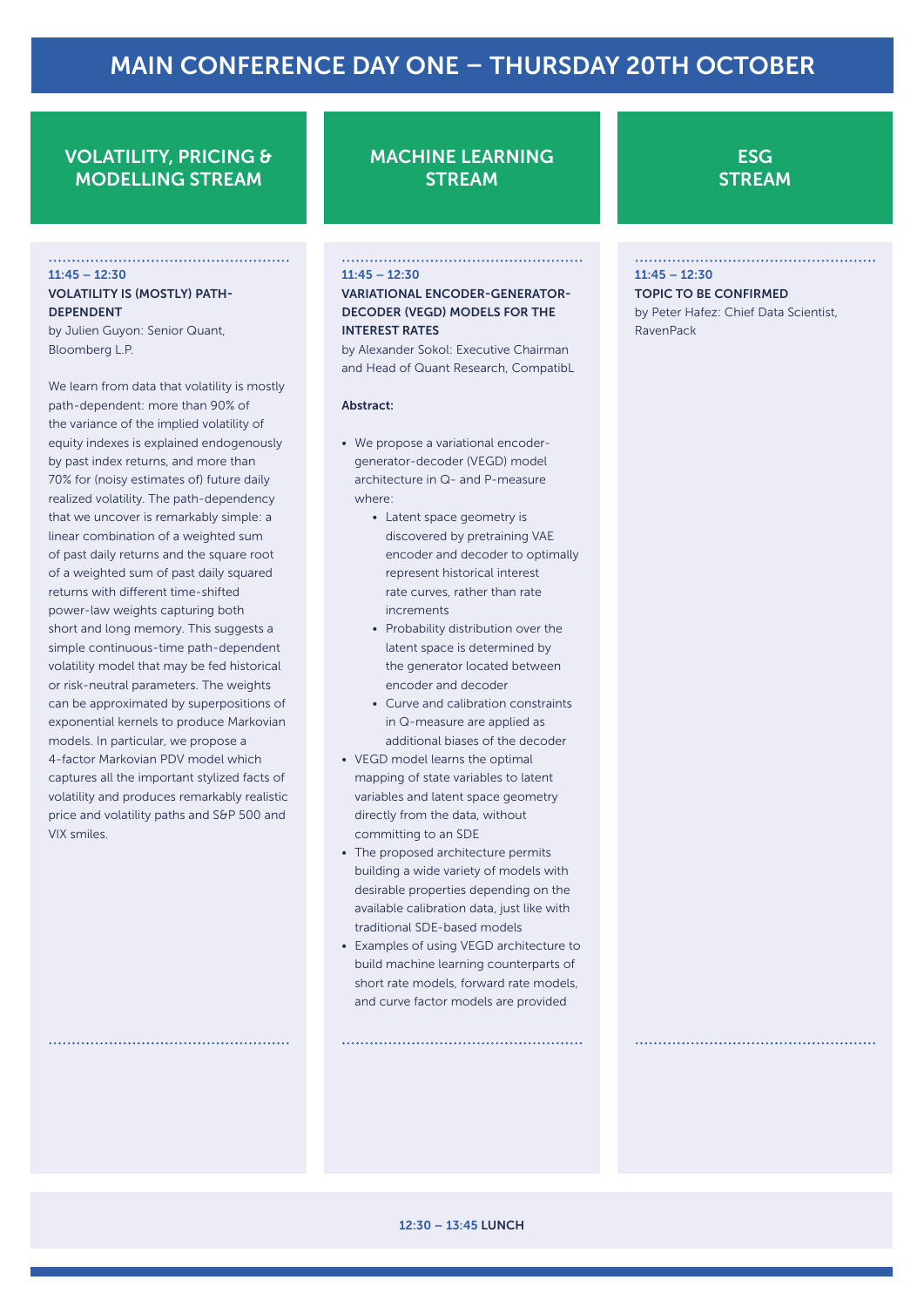# VOLATILITY, PRICING & MODELLING STREAM

#### $13:45 - 14:30$

#### STOCHASTIC RECOVERY IN PRICING OF CREDIT REPACKS

by Andrey Chirikhin: Head of Structured Credit QA, Barclays Investment Bank

# MACHINE LEARNING **STREAM**

#### $13:45 - 15:15$

#### EXTENDED TALK: DIFFERENTIAL MACHINE LEARNING MASTERCLASS by Antoine Savine: Chief Quantitative Analyst, Danske Bank and Brian Norsk Huge: Senior Specialist Quant, Saxo Bank

Differential Machine Learning combines Adjoint Differentiation (AAD) and Machine Learning (ML) to resolve a variety of critical problems with financial Derivatives such as learning pricing and risk functions of complex instruments and trading books in real-time, or safely reduce the dimensionality of pricing and risk models. Applications include regulations like XVA or CCR, as well as forward-looking exotic risk or back-testing engines. This masterclass presents the key ideas, algorithms and results in a unified format. After a theoretical introduction of the rationale and principles, we will explore the practical implementation of the three main algorithms of the differential ML ecosystem: differential regression, differential PCA and differential deep learning. We will also present results in exotic pricing and risk management applications, as well as regulations like CVA, PRIIPS or FRTB, and conclude with a discussion of the future, deployment and extensions of these novel technologies.

# RISK / REGULATIONS **STREAM**

## $13:45 - 14:30$

#### LOOKING BEYOND SA-CCR

by Michael Pykhtin: Manager, Quantitative Risk, U.S. Federal Reserve Board

- How can risk sensitivity of SA-CCR be improved beyond re-calibration?
	- Using internal risk factor sensitivities
	- Allowing multiple risk factors per trade
	- Calculating netting-set-level expected exposure for multiple time points
	- Incorporating margin agreement thresholds in a risk sensitive manner
- Designing a more risk sensitive nonmodel framework for EAD calculation
	- Setting up Gaussian dynamics for risk factors
	- Projecting spot trade market values into the future
	- Projecting spot risk factor sensitivities into the future
	- Deriving expected exposure for various margin arrangements
	- Projecting spot initial margin into the future
- Comparison with SA-CCR for simple examples
	- Single interest rate swap
	- Portfolio of a long-term crosscurrency swap and a short-term FX forward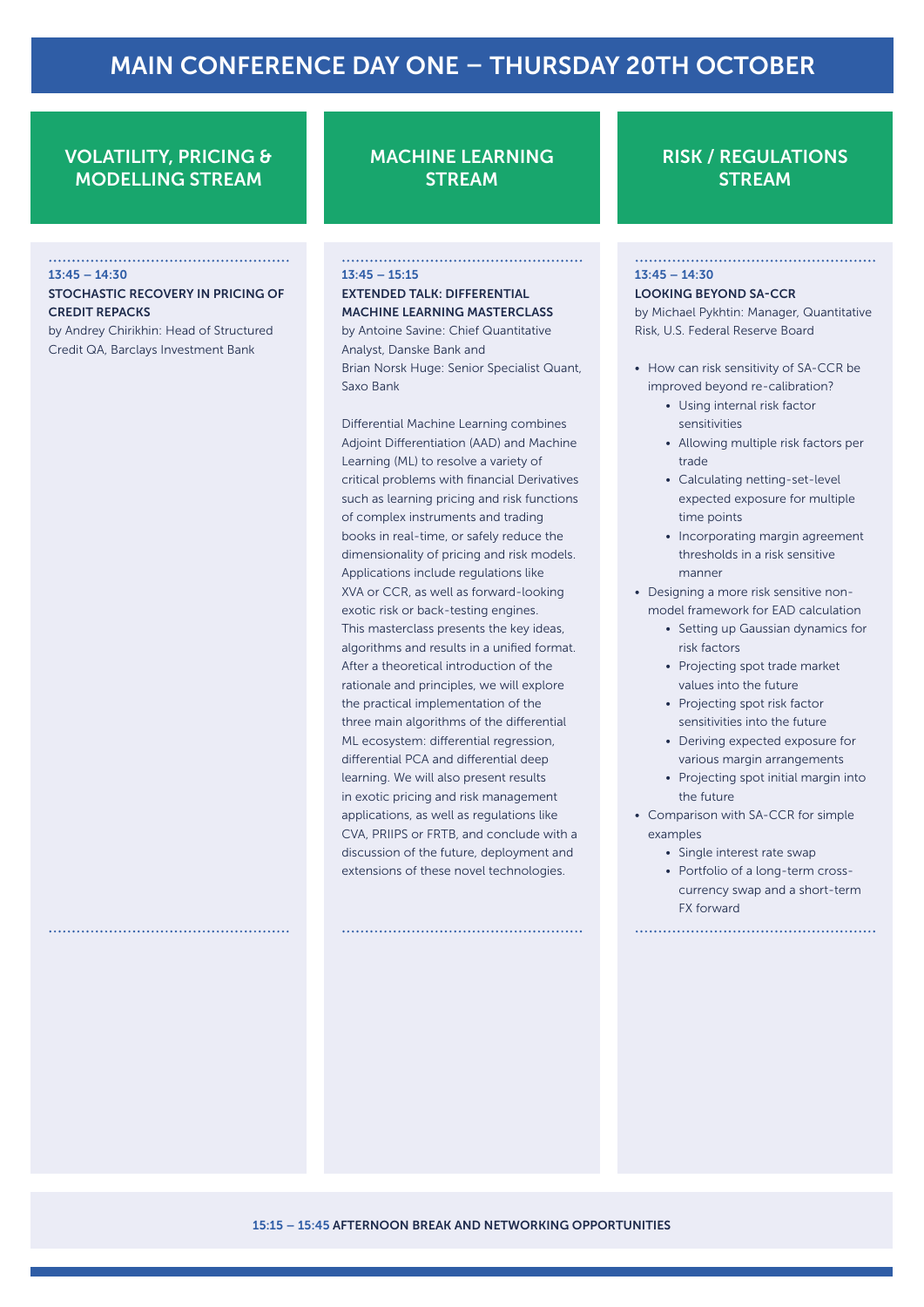# VOLATILITY, PRICING & MODELLING STREAM

#### $14:30 - 15:15$

NEW DEVELOPMENTS IN DEEP PRICING by Youssef Elouerkhaoui: Managing

Director, Global Head of Credit and Commodities Quantitative Analysis, Citi

#### $15:45 - 16:30$

## DEEP HEDGING UNDER ROUGH VOLATILITY

by Blanka Horvath: Technical University of Munich and The Munich Data Science Institute

MACHINE LEARNING **STREAM** 

RISK / REGULATIONS **STREAM** 

#### $14:30 - 15:15$

COLLATERALISED EXPOSURE MODELLING: BRIDGING THE GAP RISK by Fabrizio Anfuso: Traded Risk Measurement, PRA, Bank of England

Market-driven defaults, such as Archegos, pointed once more to the importance of Wrong Way Risk, concentration and leverage in shaping the tail of the credit loss distribution. In the following, Fabrizio Anfuso presents a minimal framework for the joint dynamics of the market risk factors, the trade and collateral portfolio and the overall balance sheet of the defaulting counterparty. Based on this, the author draws general conclusions, directly applicable to improve the risk sensitivity of existing exposure metrics, especially in the presence of concentration, leverage and excess collateral.

#### $15:45 - 16:30$

SWAP RATE FALLBACK: UNREASONABLE EFFECTIVENESS OF APPROXIMATIONS AND ALTERNATIVES. **ARSTRACT** 

by Marc Henrard: Managing Partner muRisQ Advisory and Visiting Professor, University College London

Cash-settled swaptions with collateral discounting are impacted by the Swap Rate fallback mechanisms decided by working groups/ISDA. The legacy vanilla swaptions are becoming exotic products, as the mechanism is based on a non-linear transformation of the OIS swap rate, and generate convexity adjustments. It turns out that those two effects almost cancel each other and lead to almost vanilla products. We analyse those cancelling effects and the risk management impacts. Based on those insights, we propose an adjusted fallback mechanism that reduces further the exotic features and simplify further the risk management of the legacy book.

#### $15:45 - 16:30$

#### TOPIC TO BE CONFIRMED

by Ryan Ferguson: Founder & CEO, Riskfuel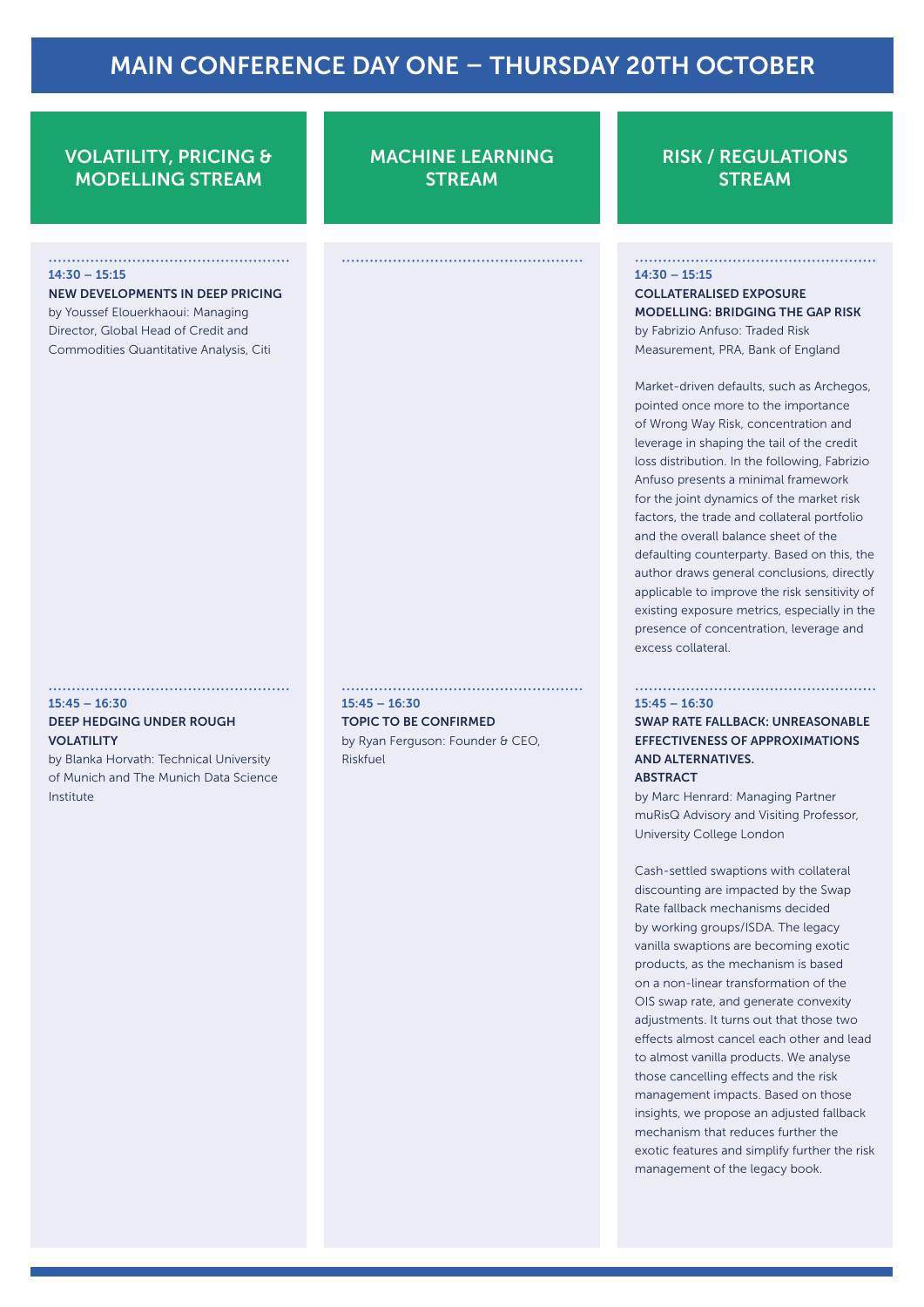16:30 – 16:40 A TRIBUTE TO PETER CARR & MARCO AVELLANEDA

by Jesper Andreasen

16:40 – 17:30 QFC PANEL

#### **MODERATOR**

• Alexander Sokol, Executive Chairman and Head of Quant Research, CompatibL

#### PANELLISTS

- Christoph Burgard: Head of Risk Analytics For Global Markets, Bank of America Merrill Lynch
- Ryan Ferguson: Founder & CEO, Riskfuel
- Peter Jaeckel: Independent financial mathematics and analytics consultant. OTC Analytics
- Blanka Horvath: Technical University of Munich and The Munich Data Science Institute

#### 20:00 GALA DINNER

#### THE GALA DINNER IS COMPLIMENTARY FOR ALL CONFERENCE DELEGATES.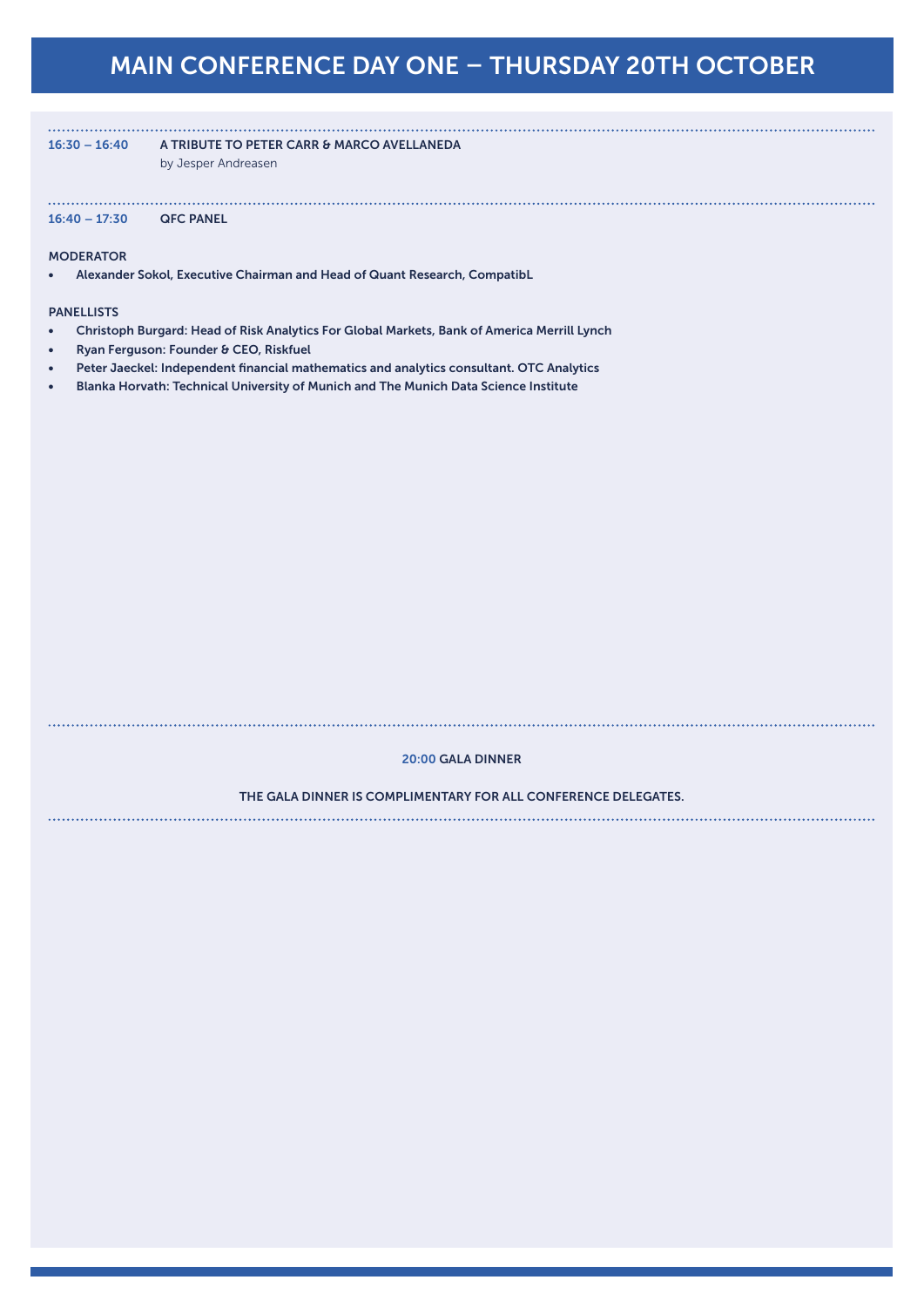# MAIN CONFERENCE DAY TWO – FRIDAY 21ST OCTOBER

# VOLATILITY, PRICING & MODELLING STREAM

MACHINE LEARNING **STREAM** 

08:30 – 09:00 MORNING WELCOME COFFEE

ALT DATA, CRYPTO & DECENTRALIZED FINANCE (DEFI) STREAM

# 09:00 – 09:45

# PORTFOLIO REPLICATION FOR VALUATION ADJUSTMENTS

by Milena Imamovic-Tomasovic: Global Head of Product Valuation Methodologies and VCG Digital, Citi

#### $09:45 - 10:30$

#### PRACTICAL QUANTUM COMPUTING IN FINANCE

by Assad Bouayoun: XVA and Credit Derivative Quant, Daiwa Capital Markets

- General considerations
	- General principles of quantum computing
	- Type of machines and algorithms
- HPC perspective
	- Mapping a financial problem to an algorithm
	- Mapping an algorithm to a particular infrastructure (distributed hardware)
	- Where could quantum computing fit ? A concrete example
- Quant perspective
	- Portfolio optimisation
	- Reverse stress testing

#### 09:00 – 09:45

EXPLAINABILITY OF LEARNING MODELS by Harsh Prasad: Vice President, Morgan **Stanley** 

 $09:45 - 10:30$ TOPIC & PRESENTER TO BE CONFIRMED

#### 09:00 – 09:45

# AI, ALT DATA AND MACROECONOMIC FORECASTING

by Alexander Denev: Co–Founder, TurnLeaf Analytics | Lecturer in AI, University of Oxford

#### $09:45 - 10:30$

### THE ROLE OF MEDIA SENTIMENT IN FACTOR INVESTING: ADDED VALUE OF ALTERNATIVE DATA

by Svetlana Borovkova: Head of Quantitative Modelling, Probability & Partners and Associate Professor, Vrije Universiteit Amsterdam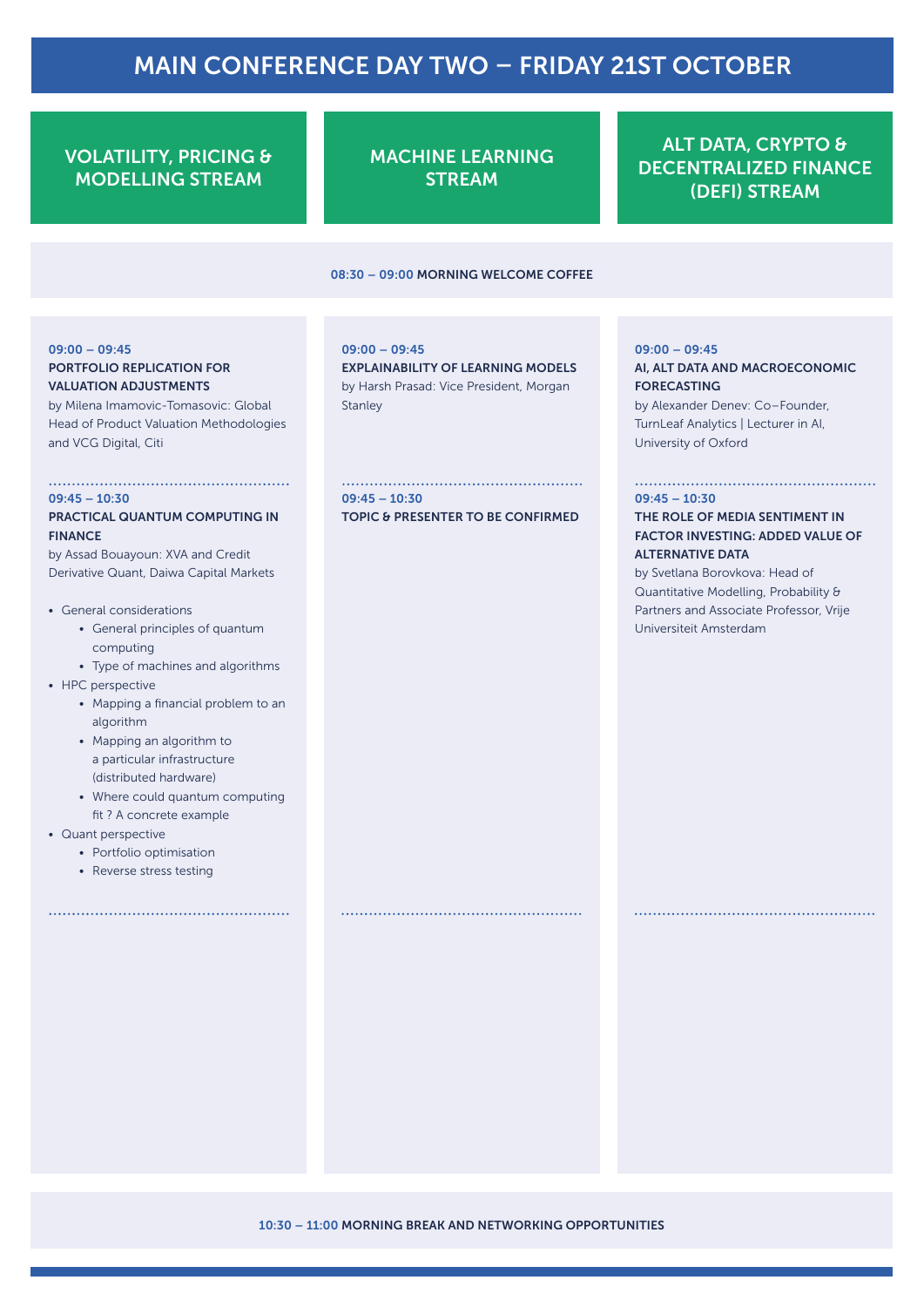# MAIN CONFERENCE DAY TWO – FRIDAY 21ST OCTOBER

# VOLATILITY, PRICING & MODELLING STREAM

#### $11:00 - 11:45$

#### FAST PRICING USING TENSOR NETWORK METHODS

by Sebastian Cassel: Head of Valuation Model Risk, BNP Paribas

Abstract: Tensor network methods are generally useful for high-dimensional problems, can outperform Monte Carlo and (partially) break the quantum advantage associated with amplitude estimation. A framework of interpolationbased tensor networks will be presented and practical performance gains demonstrated for pricing.

#### $11:45 = 12:30$

## CHEBYSHEV TENSORS AND MACHINE LEARNING IN THE COMPUTATION OF DYNAMIC SENSITIVITIES

by Mariano Zeron: Head of Research and Development: MoCaX Intelligence

- The computational cost of pricing in risk calculations
- Mathematical properties of Chebyshev Tensors
	- Convergence properties and its implications for pricing function approximation
- How to use Chebyshev Tensors in risk calculations
	- The problem of dimension
	- Different techniques to address the curse of dimensionality
- Chebyshev Tensors and the computation of dynamic sensitivities
	- The composition technique and Chebyshev Tensors in the computation of dynamic sensitivities
	- Numerical results for dynamic sensitivities and dynamic initial

# MACHINE LEARNING **STREAM**

### $11:00 - 11:45$

DEEP ORDER FLOW IMBALANCE: EXTRACTING ALPHA AT MULTIPLE HORIZONS FROM THE LIMIT ORDER **BOOK** 

by Petter Kolm: Clinical Full Professor and Director of the M.S. in Mathematics in Finance Program, Courant Institute of Mathematical Sciences, New York University & Partner, CorePoint-Partners. com

 $11:45 = 12:30$ 

SHALLOW VS. DEEP LEARNING by Ioana Boier: Independent

# ALT DATA, CRYPTO & DECENTRALIZED FINANCE (DEFI) STREAM

#### $11:00 - 11:45$

UNISWAP V3 AND BEYOND – MODELLING AUTOMATED MARKET MAKERS (AMMS)

by Katia Babbar: University of Oxford, Academic Visitor & Immersive Finance, Co-Founder

#### $11:45 = 12:30$

#### DERIVATIVES ON CRYPTO ASSETS IN DECENTRALIZED FINANCE (DEFI)

by Artur Sepp: Head Systematic Solutions and Portfolio Construction, Sygnum Bank

- Liquid crypto derivatives in DeFi
- Comparison with traditional finance: pricing by replication vs supply/demand pricing
- Examples of protocols and payoffs: perpetual swaps and futures, vanilla and inverse options, perpetual power futures, forward-starting straddles
- Quantitative approach for arbitragefree valuation and replication of crypto derivatives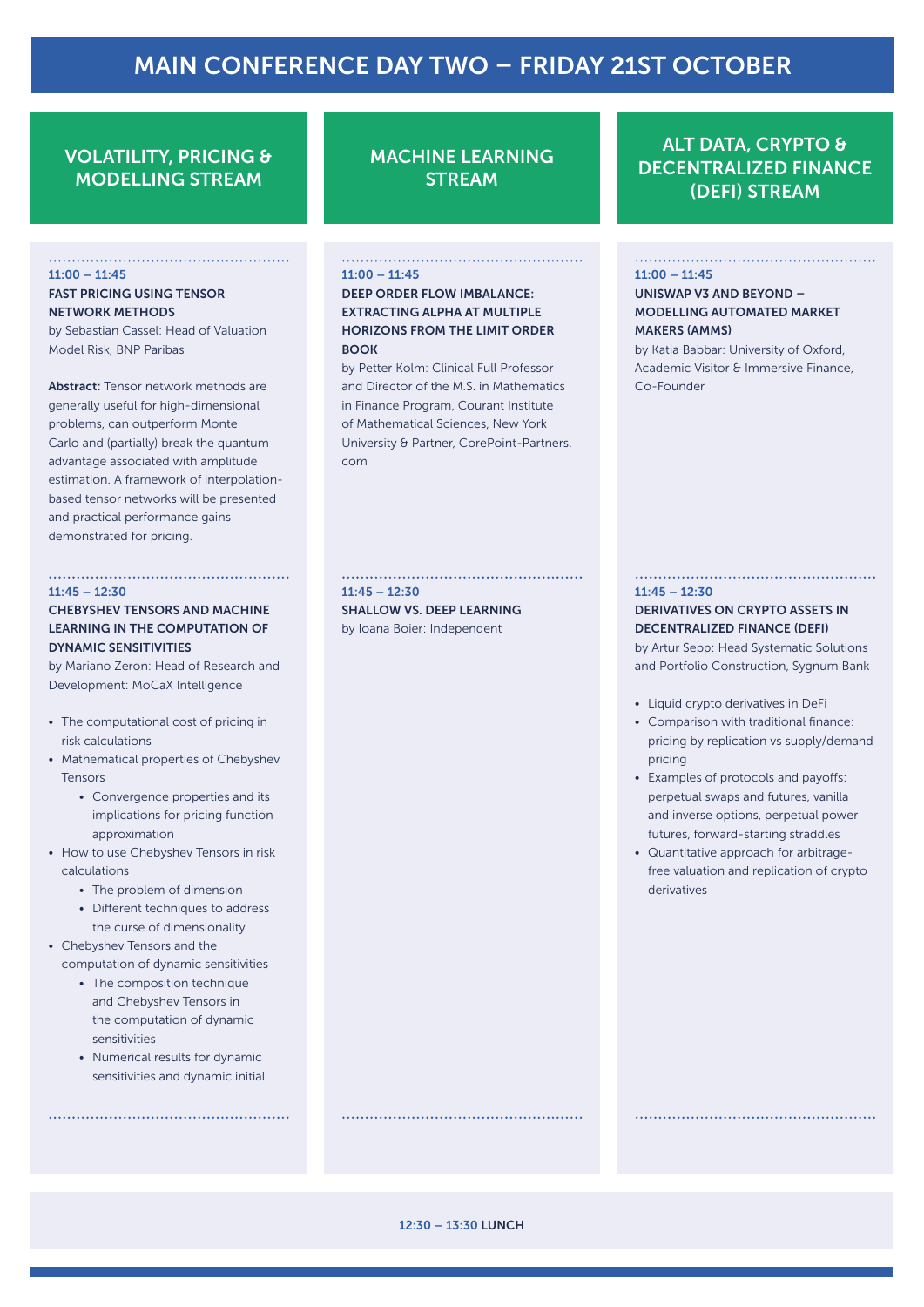# MAIN CONFERENCE DAY TWO – FRIDAY 21ST OCTOBER

# VOLATILITY, PRICING & MODELLING STREAM

#### 13:30 – 14:15

CONDITIONAL EXPECTATIONS: MODEL FREE, DATA DRIVEN, FAST (WITH APPLICATIONS TO PRICING AND HEDGING)

by Jörg Kienitz: Finciraptor, AcadiaSoft, University of Wuppertal and Cape Town

#### $14:15 - 15:00$

COUNTERPARTY RISK PRICING OF EXOTIC EQUITY PRODUCTS Presenter to be announced

MACHINE LEARNING **STREAM** 

13:30 – 14:15 LEVERAGING LARGE LANGUAGE MODELS TO EXTRACT ESG INFORMATION IN PRACTICE by Robert Dargavel Smith: Lead Data

Scientist, Clarity AI

#### $14:15 - 15:00$

USING MATRIX PRICING/ COLLABORATIVE FILTERING APPROACHES TO ILLIQUID INSTRUMENT PRICING / USE OF ML IN ILLIQUID INSTRUMENT PRICING by Arun Verma: Quantitative Research Solutions, Bloomberg, LP

# ALT DATA, CRYPTO & DECENTRALIZED FINANCE (DEFI) STREAM

#### $13:30 - 14:15$

## MODELING IMPLIED VOLATILITY SURFACES OF CRYPTO OPTIONS

by Parviz Rakhmonov: Quantitative Analytics: Equity Hybrid Derivatives, Citibank

# $14:15 = 15:00$

#### ALT DATA / CRYPTO & DEFI PANEL

#### • Moderator

Katia Babbar: University of Oxford, Academic Visitor & Immersive Finance, Co-Founder

#### Panellists

- Artur Sepp: Head Systematic Solutions and Portfolio Construction, Sygnum Bank
- Parviz Rakhmonov: Quantitative Analytics: Equity Hybrid Derivatives, Citibank
- Svetlana Borovkova: Head of Quantitative Modelling, Probability & Partners and Associate Professor, Vrije Universiteit Amsterdam

15:00 – 15:20 AFTERNOON BREAK AND NETWORKING OPPORTUNITIES

#### 15:20 – 16:00

#### CLOSING PRESENTATION: MACHINE LEARNING IN FINANCE

by Paul Bilokon: Founder, CEO, Thalesians & Senior Quantitative Consultant, BNP Paribas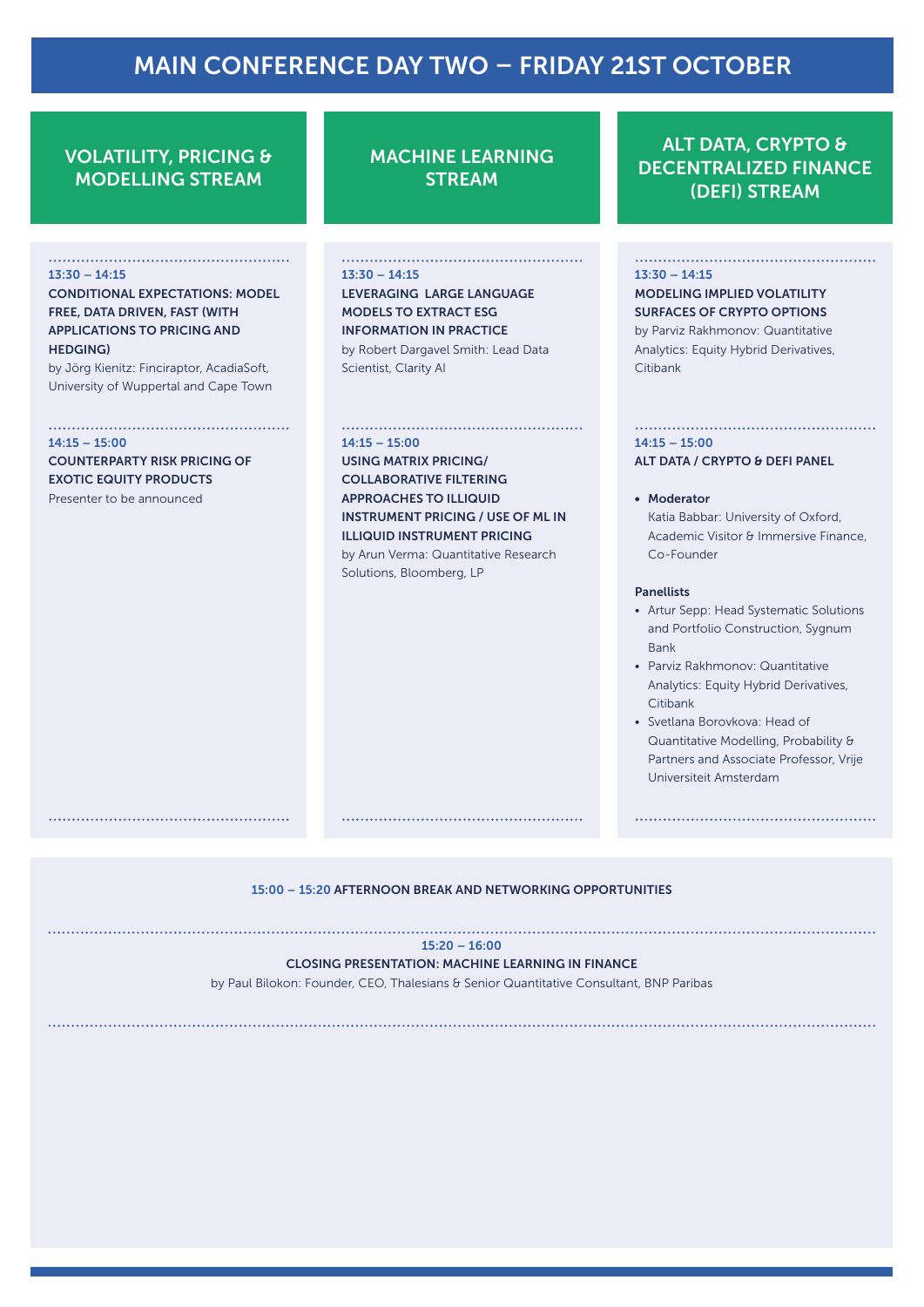# CONFERENCE SPONSORS



# RavenPack

RavenPack is the leading big data analytics provider for financial services. The company's data solutions, research and technology allow clients to enhance returns, reduce risk, and increase efficiency by systematically incorporating the effects of public information in their models and workflows. RavenPack's clients include the most successful hedge funds, banks, and asset managers in the world.

[www.ravenpack.com](http://www.ravenpack.com)

# **PCOMPATIBL**

CompatibL is a leading provider of risk management software, model validation and quantitative consultancy services. The company's award-winning cloud and on-premises software solution is used by financial institutions worldwide, including four major derivatives dealers, central banks and some of the world's largest asset managers.

Our quantitative research program produced multiple innovations in models and numerical methods for counterparty credit risk, settlement risk, risk premia in the yield curve, and has been recognized by multiple awards.

[www.compatibl.com](https://www.compatibl.com)

# **Riskfuel**

AI technology is progressing quickly and has put real-time risk management of derivatives books within reach. Underpinned by sophisticated models requiring intense computations, the opportunities are centred on real-time portfolio analysis – on trading, exposure monitoring and capital utilization.

[www.riskfuel.com](http://www.riskfuel.com)

Contact: Ryan Ferguson: [rf@riskfuel.com](mailto:rf%40riskfuel.com?subject=)

#### **THALESIANS MARINE**



The Thalesians are a group of dedicated professionals with an interest in Artificial Intelligence (AI) / Machine Learning (ML), quantitative finance, economics, mathematics, physics and computer science, not necessarily in that order.

Please also visit our main Thalesians web page here too ([www.thalesians.com\)](http://www.thalesians.com) to learn more about us!

# ML

The Machine Learning Institute Certificate in Finance (MLI) is delighted to announce a fully updated world class faculty and brand new syllabus for 2022.

The MLI is a comprehensive seven-month part-time course, with weekly live lectures in London or globally online. The MLI is comprised of 2 levels, 5 Primers, 8 modules, 32 lecture weeks, assignments, a practical final project and a final exam which can be taken from any global location online using our live invigilation platform.

[mlinstitute.org](https://mlinstitute.org)